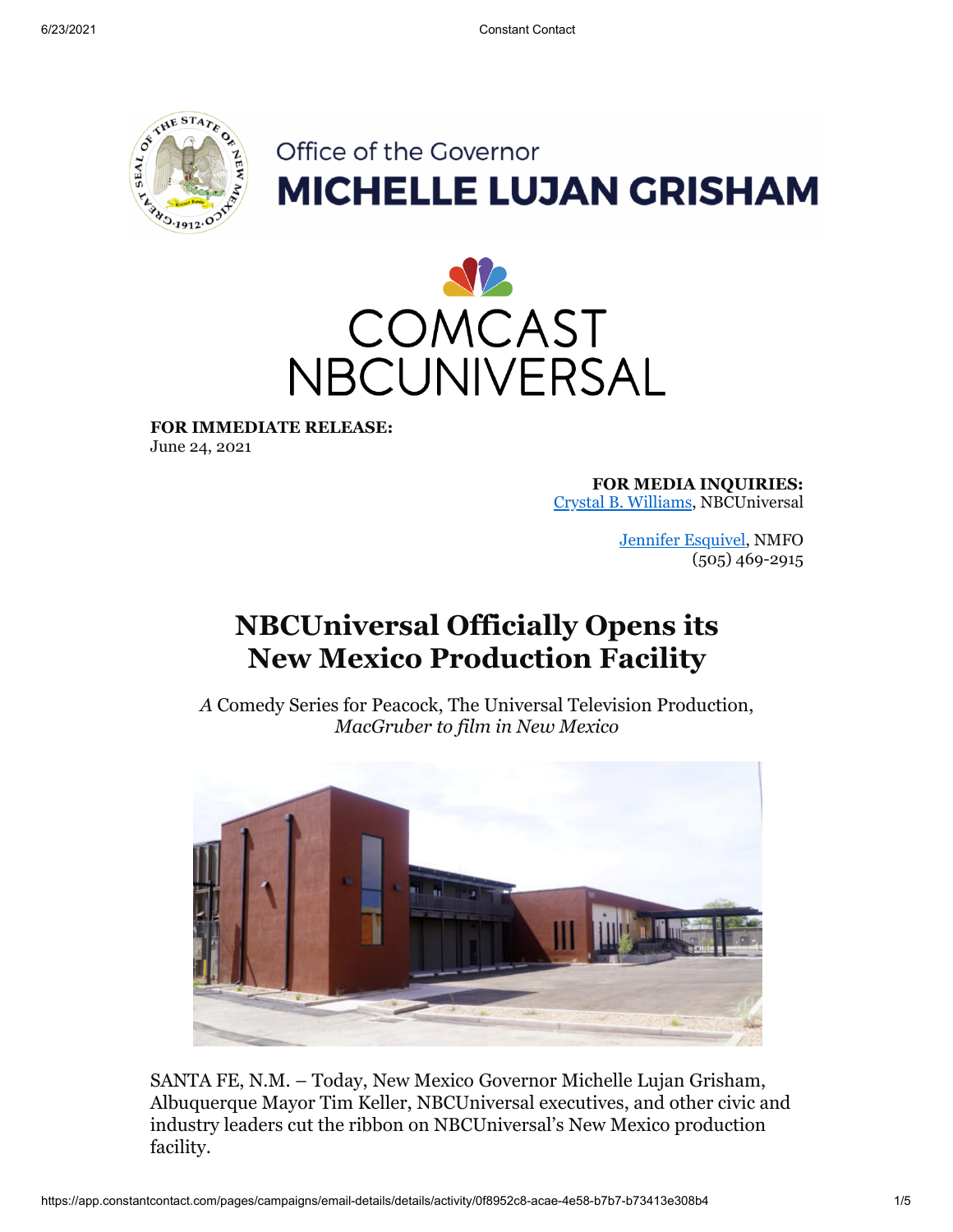#### 6/23/2021 Constant Contact

"I am thrilled to formally open the NBCUniversal's New Mexico production facility," said Governor Michelle Lujan Grisham. "Despite the pandemic, we've had one of our best and most productive years -- if not our very best year ever - - with the film and television industry. This industry has leapt back to life because they have put safety first -- and they will help our state recovery economically as we put the pandemic behind us. NBCUniversal chose New Mexico because we are good for good business. I couldn't be more excited about our growing partnership and their efforts to provide innovative workforce development and mentorship initiatives to New Mexicans in the industry."

"NBCUniversal is thankful for the support of Governor Lujan Grisham, Mayor Keller, the New Mexico Legislature, and the Albuquerque City Council," said Veronica Sullivan, SVP, Head of Global Production External Affairs, NBCUniversal. "We are proud of what we have accomplished so far through our venture with the Garcia family and look forward to growing our production profile across the state, contributing to the continued development of the talented New Mexico workforce."

"Albuquerque is on solid footing to become one of the largest high-tech and sustainable film production centers in North America," said Mayor Tim Keller. "Bringing NBCUniversal to town, and half a billion dollars in direct production spend, supports long-term careers for our talented, local film industry workforce and has an incredible impact on local businesses. We'll continue to craft smart partnerships and champion our innovative and diverse Albuquerque community as we work to permanently secure our place as a world-class production hub."

The State of New Mexico Economic Development Department committed \$7.7 million through the Local Economic Development Act (LEDA) and the City of Albuquerque pledged another \$3 million from its LEDA fund to the publicprivate partnership.

"New Mexico is a production hub with a well-established and ever-expanding ecosystem. We are excited to finally cut the ribbon on NBCUniversal's state-ofthe-art production facility," said Alicia J. Keyes, Cabinet Secretary, New Mexico Economic Development Department. "The film and television industry injects millions of dollars of outside money into the state's economy, employs thousands of New Mexicans with well-paying jobs, directly benefits adjacent industries through the procurement of goods and services from New Mexico businesses, and is putting our state on the map globally as a place to live and work. The film and television industry is a win for New Mexico."

In June of 2019, NBCUniversal signed a 10-year lease with Garcia Realty and Development for production space in Albuquerque. The deal turned the empty Martineztown warehouse into a state-of-the-art television and film studio with two sound stages, offices, and a mill. The company also committed to \$500 million in direct production spend over the next 10 years and 330 full-time equivalent jobs, a total economic impact of \$1.1 billion over 10 years. The total number of jobs, direct and indirect, should exceed 800 jobs annually, according to an economic analysis by the state.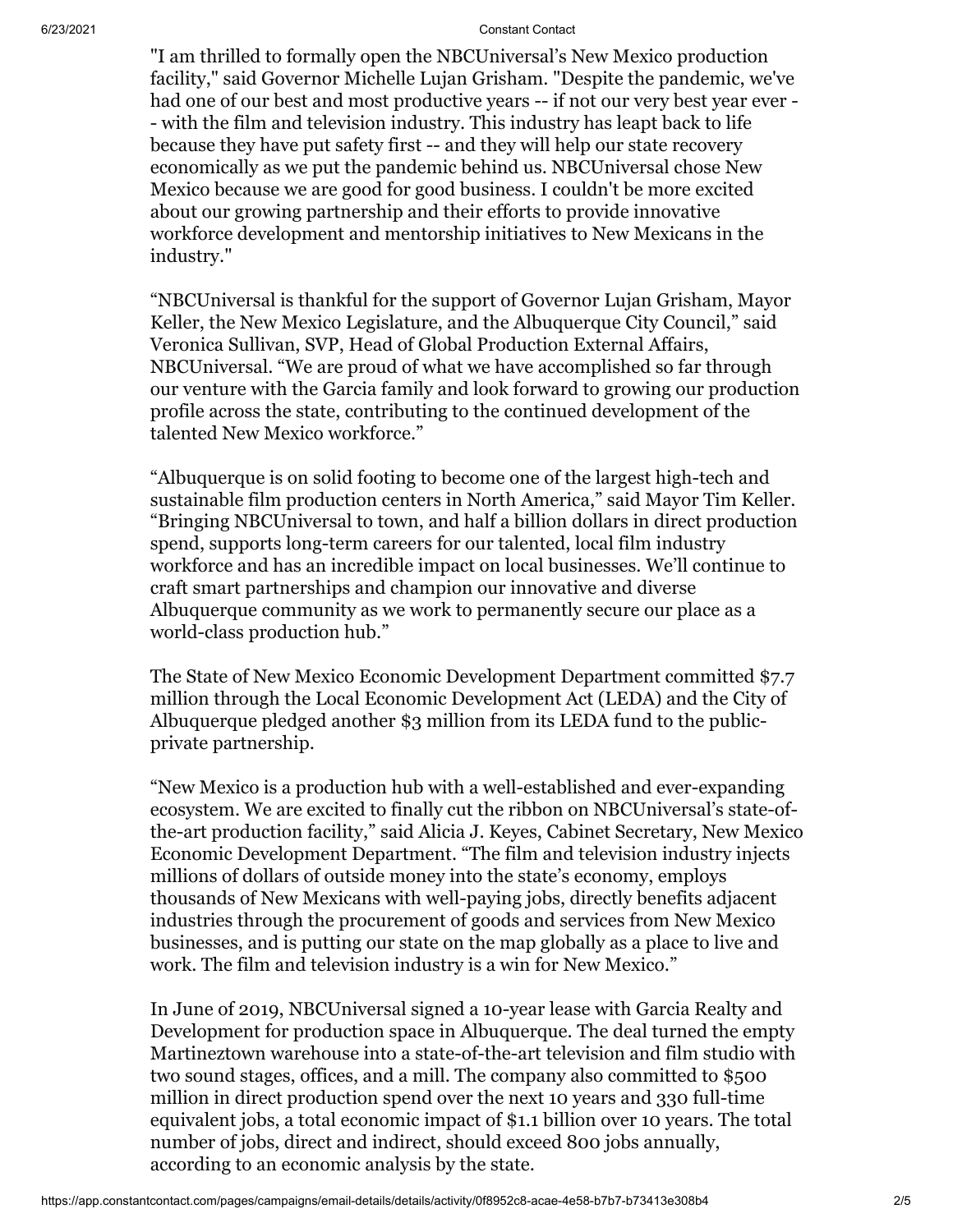This summer, *MacGruber*, a comedy series for Peacock by Universal Television, a division of Universal Studio Group, will begin filming in the facility through August 2021. *MacGruber*, is based on a *Saturday Night Live* sketch and 2010 feature film. After



rotting in prison for over a decade, America's ultimate hero and uber patriot MacGruber (Will Forte) is finally released. His mission: to take down a mysterious villain from his past—Brigadier Commander Enos Queeth (Mickey Rourke). With the entire world in the crosshairs, MacGruber must reassemble his old team, Vicki St. Elmo (Kristen Wiig) and Dixon Piper (Ryan Phillippe) to defeat the forces of evil.

Will Forte (*MacGruber, The Lego Movie*) serves as writer and executive producer alongside John Solomon (*Saturday Night Live, MacGruber*) and Jorma Taccone (*The Lego Movie, Saturday Night Live*) who will also both direct. Lorne Michaels (*Saturday Night Live, 30 Rock*), John Goldwyn (*Dexter, MacGruber*), Andrew Singer (*Portlandia, 30 Rock*) and Erin David (*MacGruber, Baby Mama*) also serve as executive producers.

*MacGruber* will employ approximately 225 New Mexico crew members, 61 New Mexico actors and stunt players, and 850 New Mexico background actors.

*MacGruber* will procure a wide range of goods and services from local businesses not limited to, rental cars and trucks, hotels, travel, lumber, paint, hydraulic manufacturing, vintage picture vehicles, cameras, grip and electric equipment and hotels and rental housing. In-state direct spending is expected to reach \$24 million.

As part of its commitment to New Mexico, NBCUniversal is contributing \$55,000 annually to workforce development programs. In 2020, it was announced that NBCUniversal will be deploying its signature Directors Shadowing Program that provides mentoring to local up-and coming film and television professionals. The first New Mexico resident to participate in the program has been selected. The filmmaker will begin work on the *MacGruber* series this summer, more details to be announced soon.

In 2019, Governor Lujan Grisham signed into law an incentive program that positions New Mexico to successfully compete on a global scale to attract film, television, and multimedia production to the state. The law incorporated a novel partnership opportunity for studios and producers that commit to doing business in New Mexico for one decade or more. The legislation is intended to further build New Mexico's film, television, and multimedia production ecosystem. New Mexico's incentive program also encourages productions to hire New Mexico talent and crew as well as to source goods and services from New Mexico businesses. NBCUniversal's ongoing investments are a realization of New Mexico's strategic efforts to expand its film and television industry.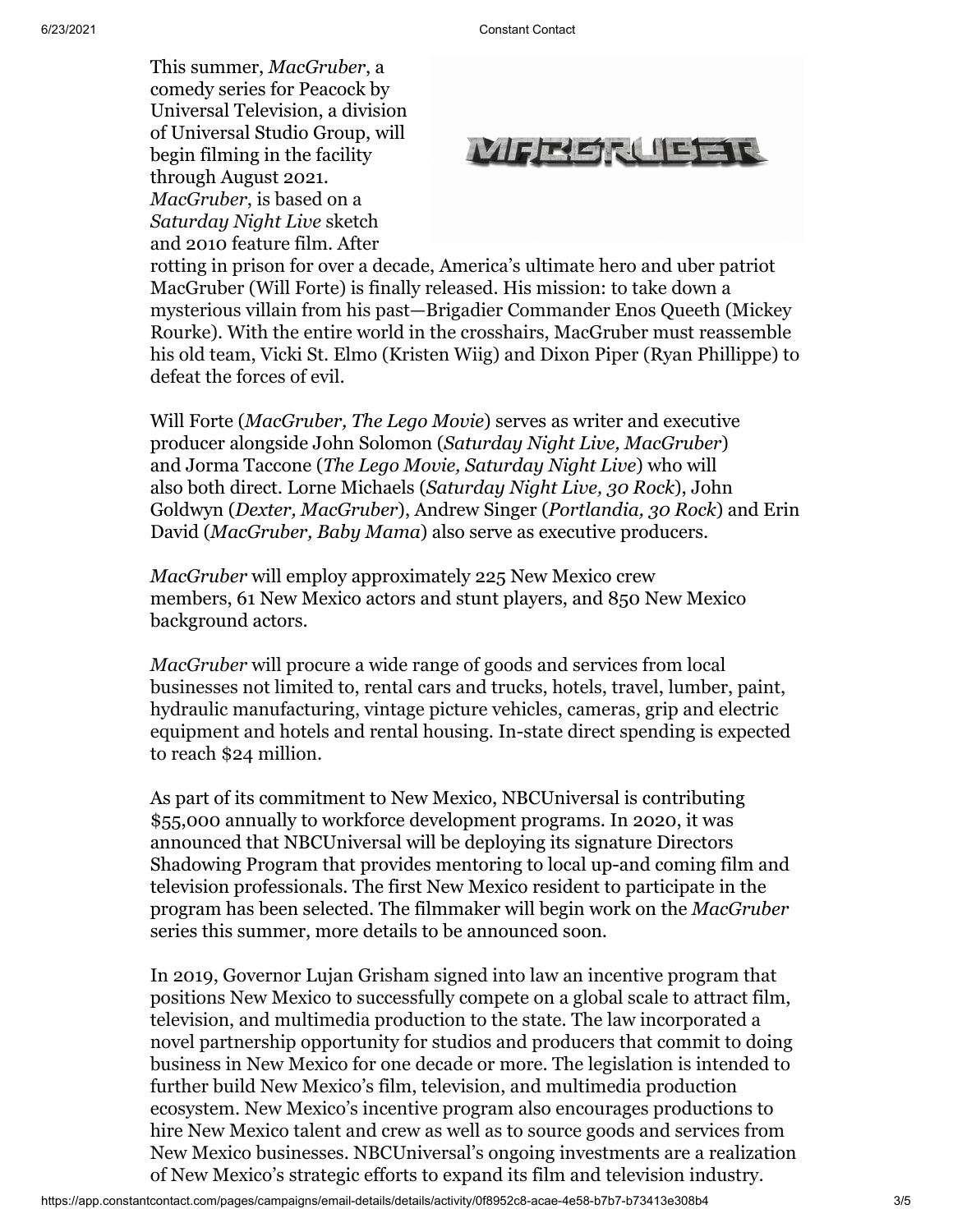###

#### **About NBCUniversal**

NBCUniversal is one of the world's leading media and entertainment companies in the development, production, and marketing of entertainment, news and information to a global audience. NBCUniversal owns and operates a valuable portfolio of news and entertainment television networks, a premier motion picture company, significant television production operations, a leading television stations group, worldrenowned theme parks, and a premium ad-supported streaming service. NBCUniversal is a subsidiary of Comcast Corporation.

#### **About Universal Television**

Universal Television, a division of Universal Studio Group, is one of the largest and most successful television production companies in the United States. The studio currently produces more than 50 primetime comedies and dramas as well as late-night programs for a variety of network, cable and digital platforms. Acclaimed series produced by Universal Television include "Russian Doll," "Never Have I Ever," "Little America," "Master of None," "Hacks," "Mr. Mayor," "Young Rock," "Brooklyn Nine-Nine," "Saved by the Bell," "New Amsterdam," "Good Girls," "The Equalizer," "The Bold Type" and Dick Wolf's enormously successful "Law & Order," "Chicago" and "FBI"-branded series.

#### **About the New Mexico Film Office**

[The New Mexico Film Office \(NMFO\)](https://nmfilm.com/) is a state agency, under the office of Governor Michelle Lujan [Grisham and the New Mexico Economic Development Department. NMFO markets the entire state](https://www.governor.state.nm.us/our-leadership/governor/) of New Mexico for film, television, commercial, and multimedia production. NMFO fosters the development of New Mexico's world-class crew and local talent, promotes the treasure trove of unique locations across New Mexico, as well as local vendors and industry support services. NMFO administers and advocates for the film incentive program and services and supports productions by facilitating communication and [networking between state and local officials, and a state-wide network of film liaisons. New Mexico offers](https://www.tax.newmexico.gov/wp-content/uploads/sites/6/2020/10/FYI-370__Information-Regarding-Film-Production-Tax-Credits-10.21.pdf) a 25% - 35% tax credit back on spend on New Mexico's cast, crew, goods, services and more. In 2021, two [New Mexico cities were named on Movie Maker Magazine's 'Best Places to Live and Work as a](https://www.moviemaker.com/best-places-to-live-and-work-as-a-moviemaker-2021/) MovieMaker' and is home away from home to Netflix and NBCUniversal.